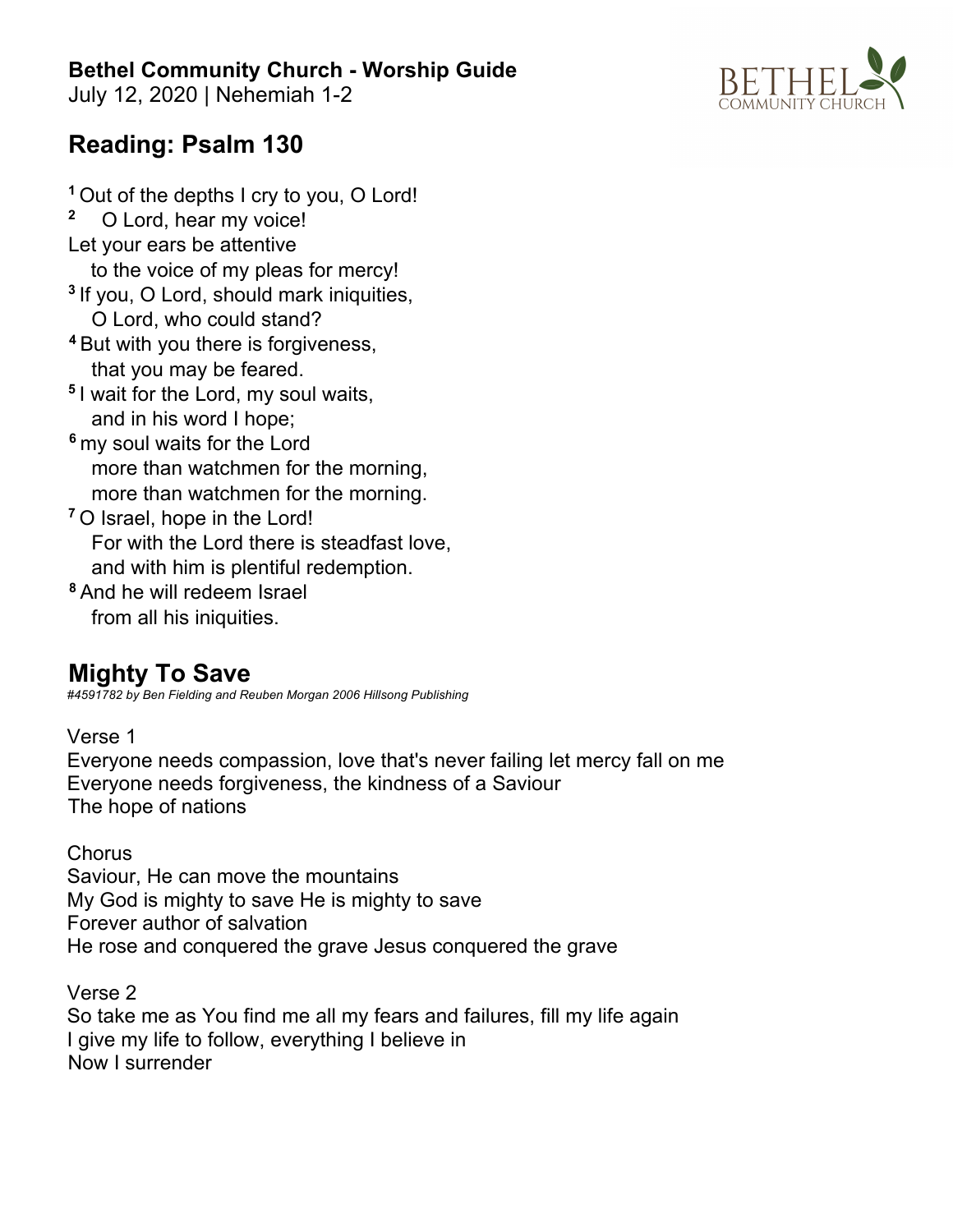July 12, 2020 | Nehemiah 1-2



**Bridge** Shine Your light and let the whole world see - we're singing For the glory of the risen King, Jesus Shine Your light and let the whole world see - we're singing For the glory of the risen King

### **Prayer of Confession**

We confess that we have lived superficially. We have pushed to the back of our minds the questions that trouble us. We have not found time to face our emotions that disturb us. We have hidden from life behind habit, activity, entertainments. We have avoided You, God, even as you came after us.

Merciful God, we confess to you now that we have sinned. We confess the sins that no one knows and the sins that everyone knows; The sins that are a burden to us and the sins that do not bother us because we have gotten used to them.

Response: Where we have failed to love, and have acted apart from God: **Forgive us and heal us.**

Where we have minimized division and have been indifferent to those in need: **Forgive us and heal us.**

Where we have spoken harsh words to others and have been quick to take offense ourselves: **Forgive us and heal us.**

Where we have prayed and sung about injustice and have ignored the injustice around us: **Forgive us and heal us.**

Merciful Saviour, unlike us, you are true to your word. When we cry to you in sorrow and repentance, you hear our cries and are swift to forgive. For your faithful love, we praise You.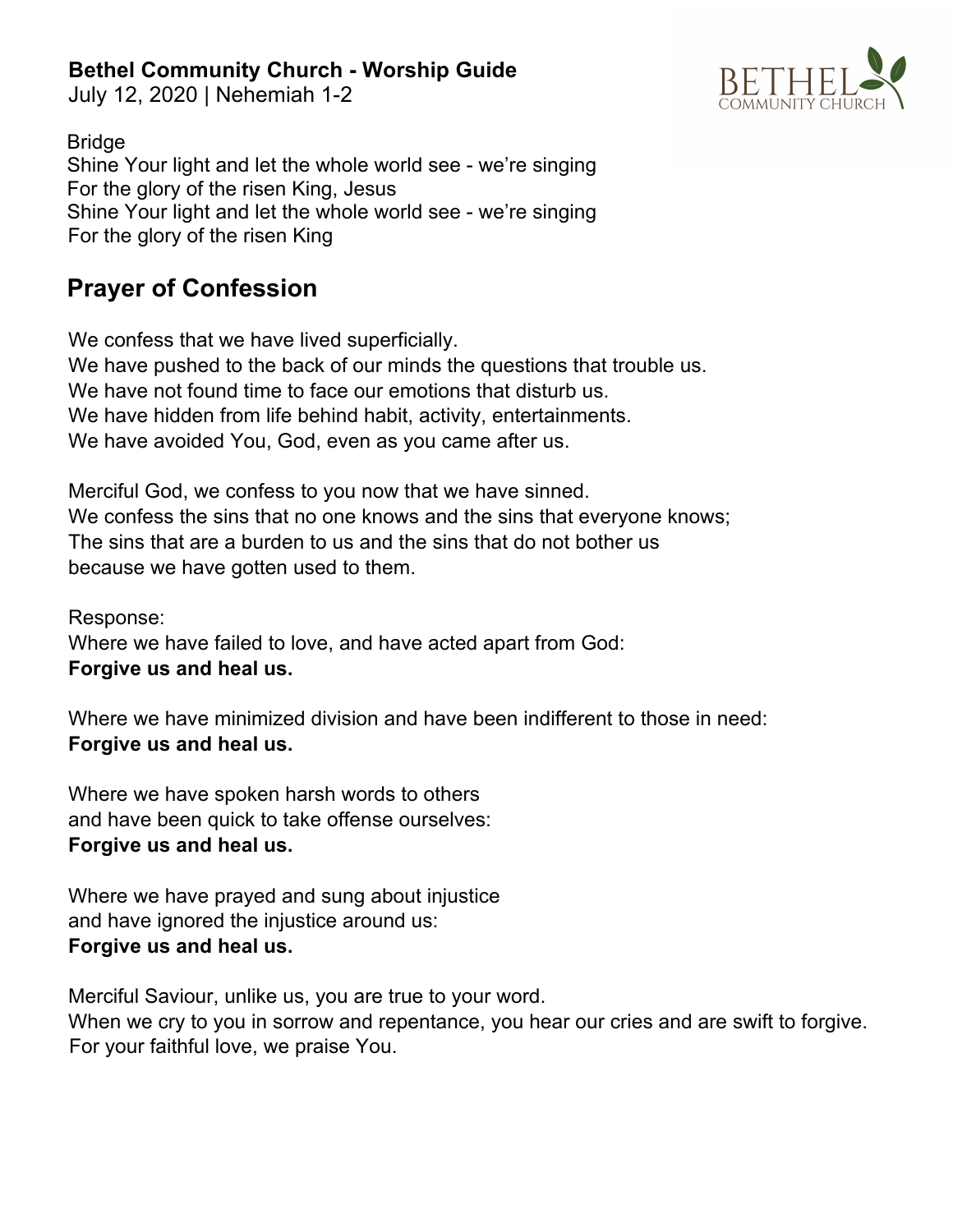July 12, 2020 | Nehemiah 1-2



### **Lord I Need You**

*#5925687 by Daniel Carson, Matt Maher, Christy Nockels, Jesse Reeves, and Kristian Stanfill 2011 worshiptogether.com songs, sixsteps Music, Sweater Weather Music, Valley Of Songs Music, and Thankyou Music*

Verse 1 Lord, I come, I confess Bowing here I find my rest Without You I fall apart You're the One that guides my heart

**Chorus** Lord, I need You, oh, I need You Every hour I need You My one defense, my righteousness Oh God, how I need You

Verse 2 Where sin runs deep Your grace is more Where grace is found is where You are Where You are, Lord, I am free Holiness is Christ in me

**Chorus** Lord, I need You, oh, I need You Every hour I need You My one defense, my righteousness Oh God, how I need You

Bridge So teach my song to rise to You When temptation comes my way When I cannot stand I'll fall on You Jesus, You're my hope and stay

**Chorus** Lord, I need You, oh, I need You Every hour I need You My one defense, my righteousness Oh God, how I need You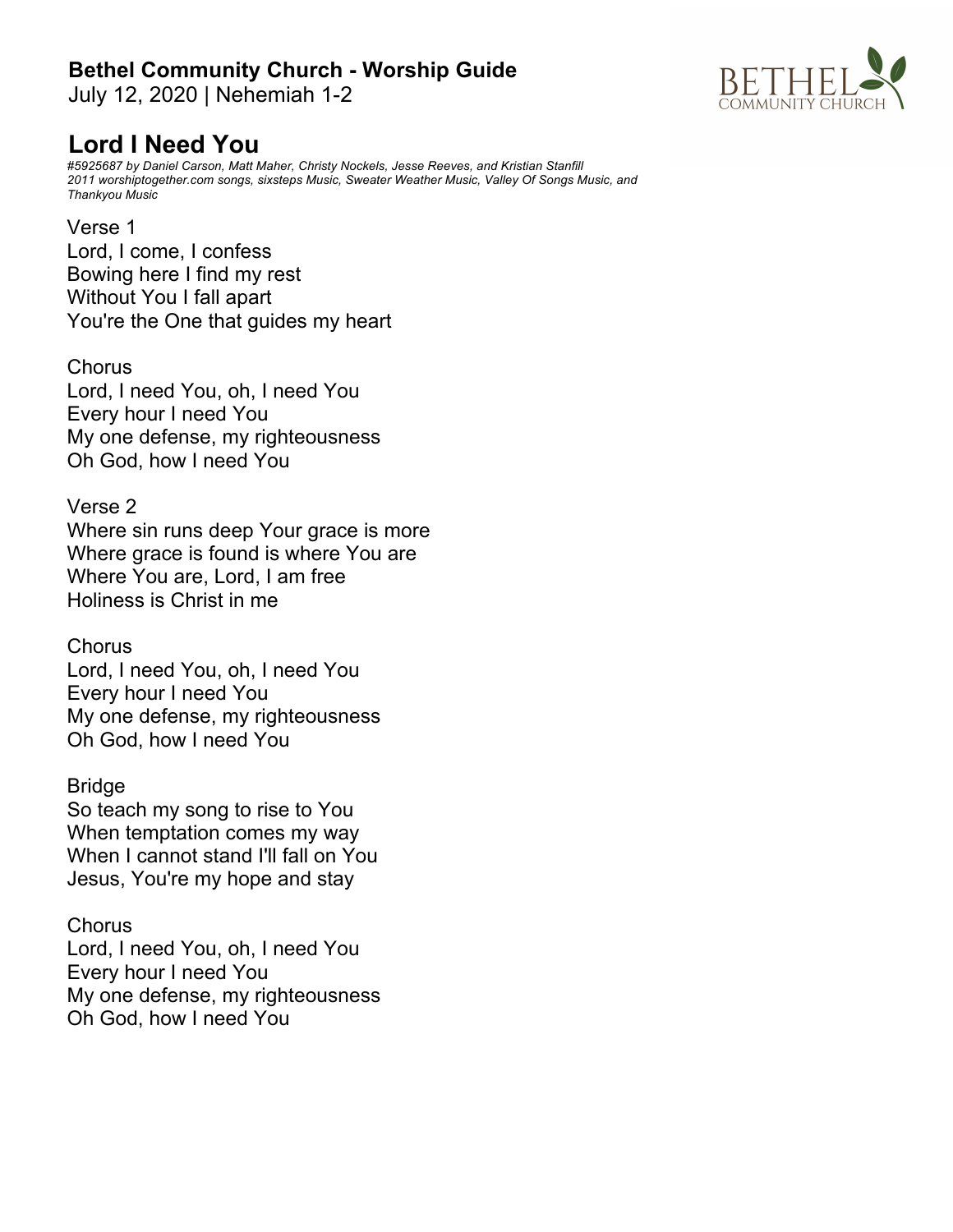July 12, 2020 | Nehemiah 1-2



### **All My Hope**

*#6181114 by Reuben Morgan 2011 Hillsong Music Publishing*

Light in my darkness Peace for my soul You are my rescue You've never let go

All my hope is in You All my strength is in You With every breath My soul will rest in You

Here in my weakness Always the same Your love is my shelter Your life is my way

All my hope is in You All my strength is in You With every breath My soul will rest in You

Constant Savior Friend forever Lord You have my heart Sure foundation Never failing Lord You have my heart

All my hope is in You All my strength is in You With every breath My soul will rest in You

All the earth beneath You All my life before You With every breath My soul will rest in You

With every breath My soul will rest in You